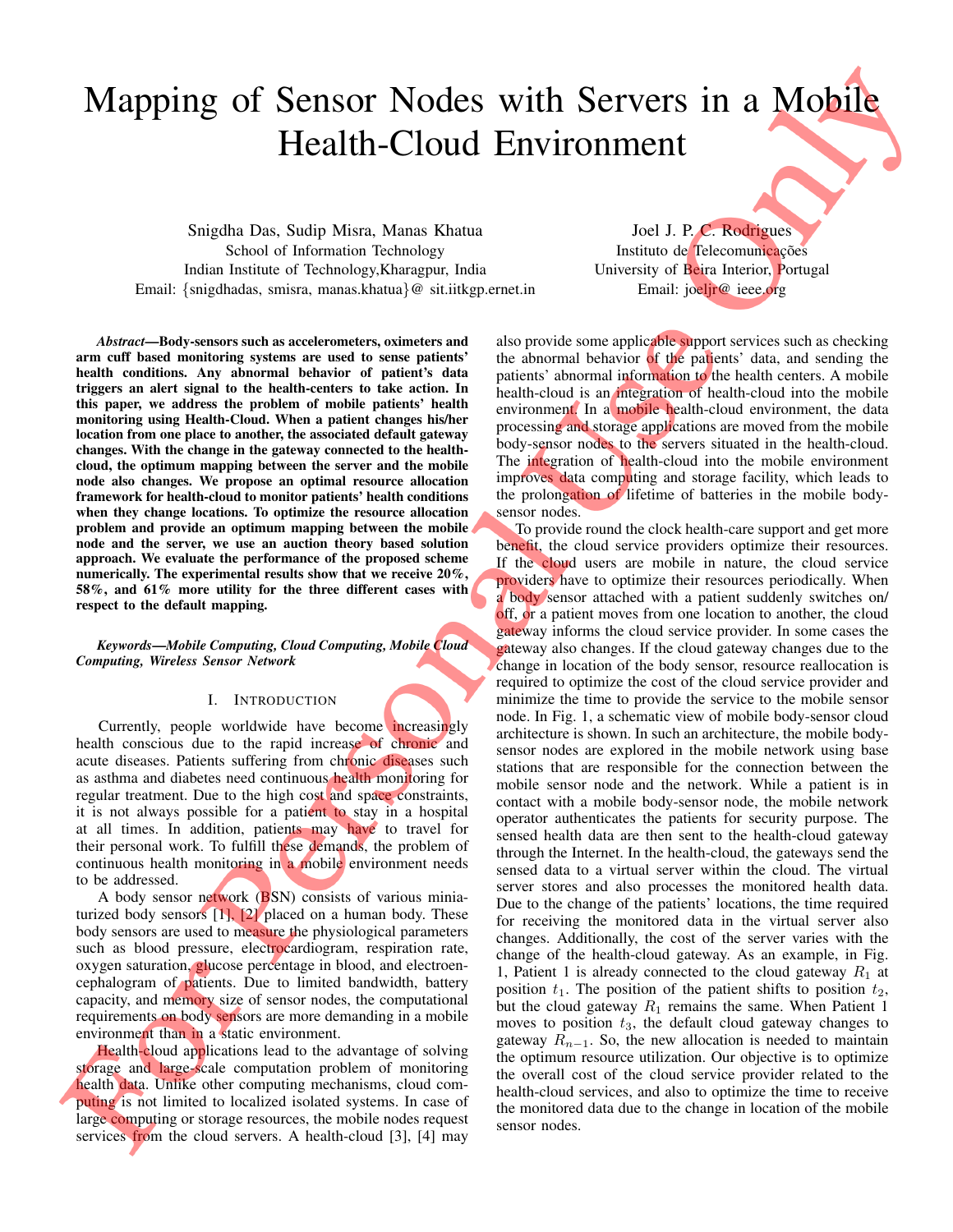The main contribution of the paper is in optimizing costeffective resource utilization of the cloud server and mapping of the nodes with the servers in the mobile environment. The rest of the paper is organized as follows: Section II presents the related work in the area. In Section III, the problem formulation is given. Section IV presents the solution approach of the proposed resource allocation problem in the mobile environment. The experimental results are provided in Section V. Finally, Section VI concludes the paper.

#### II. RELATED WORK

The integration of cloud computing into the mobile environment provides benefits for the mobile users, the network operators and the cloud providers. This integration introduces some typical mobile cloud computing applications such as mobile commerce, mobile learning, mobile health-care, and mobile gaming [5]. In [6], the QoS-constrained resource allocation problem is studied, in which service demanders try to solve the "sophisticated" computing problems by requesting the usage of resources across a cloud-based network. In such a scenario, the cost of each service depends on the amount of computation. The authors present a game-theoretic method to schedule dependent tasks under time and cost constraints. For cloud services, a new resource allocation algorithm is stated in [7]. Both the algorithms are modeled to provide the benefits of the users. Niyato et al. [8] focused on the long term reserved resources along with the short term on-demand accesses. In [9], priority-based resource allocation in cloud is addressed. In addition, much of the existing works for resource allocation focus on only the user benefits. This paper presents a resource allocation scheme in cloud-based mobile environments to offer benefits to the mobile users and also the cloud providers. When a mobile device switches on or off, or it changes its position, the cloud provider is intimated by the cloud gateway. When the connection between the gateway server in the cloud and the mobile node changes due to the change in the position of the mobile node, the cost of the cloud provider also changes. The service is provided on the availability of the resources. A resource allocation algorithm is designed to optimize the cloud providers' cost as well as the mobile users' resource allocation time.

# III. PROBLEM FORMULATION

We consider that there are  $m$  number of servers present in the health-cloud and  $n$  number of mobile body-sensor nodes. Each server  $S_i$ ,  $i = 1, 2, ..., m$  connects with a maximum of  $a_i$  nodes and each mobile body-sensor node  $N_j$  connects with a maximum of  $b_j$  servers. This work considers that a mobile node has a single server connection (i.e.,  $b_i = 1$ ). The sum of the total maximum possible connections of each server  $S_i$  is termed as the total availability,  $T_a$ , which is denoted by  $\sum_{i=1}^{m} a_i$ . The sum of the total maximum possible connection of each mobile node  $N_j$  is termed as the total demand,  $T_d$ , which is denoted by,  $\sum_{i=1}^{n} b_i$ . Each server has a utility per unit connection for each mobile node, denoted by  $c_{ij}$ . If the mobile node changes its location, the gateway connected to the cloud server also changes, and correspondingly, the hop count between the server and the mobile node also changes. The change in hop

count  $h_{ij}$  leads to the change in utility per unit connection value. If the hop count between the mobile node and the server increases, the utility per unit connection value decreases. Each node has an individual capacity to connect with the server, which depends on the hardware specification of the bodysensor node. If the capacity of the mobile node is quantitatively more, the server has to bear less price to connect. The utility per unit connection is defined as:

$$
c_{ij} = \alpha / h_{ij} - p_j \tag{1}
$$

where  $\alpha$  is proportionate constant.

 $\sum_{n=1}^{n}$  $j=1$ 

We attempt to assign the nodes to servers, so that the total utility is maximum at the point of time. The mapping of the mobile body-sensor node  $N_j$  with the server  $S_i$  is denoted by  $r_{ij}$ .

$$
Maximize \sum_{i=1}^{m} \sum_{j=1}^{n} c_{ij} r_{ij}
$$
 (2)

subject to

$$
r_{ij} = a_i, \ \forall i = 1, 2, ..., m \tag{3}
$$

$$
\sum_{i=1}^{m} r_{ij} = b_j, \ \forall j = 1, 2, ..., n
$$
 (4)

$$
b_j = 1, \ \forall j = 1, 2, ..., n \tag{5}
$$

and

$$
r_{ij} \ge 0, \ \forall i = 1, 2, ..., m; \forall j = 1, 2, ..., n \tag{6}
$$

## IV. SOLUTION APPROACH

We use an auction theory based solution approach to solve the resource allocation optimization problem in the mobile sensor cloud environment [10]. Each server and each node participate in the auction as a seller and bidder, respectively. The connections of the server-node pair are determined based on the maximum bidding increment. The maximum bidding increment is defined as the difference between the maximum utility and the second maximum utility. Let P be the set of pairs  $(S_i, N_j)$ , where the server  $S_i$  can be mapped with the node  $N_j$ . For each server  $S_i$ , there exists a set of nodes  $A(S_i)$ that can be mapped with the server  $S_i$ , and is denoted by

$$
A(S_i) = N_j | (S_i, N_j) \in P \tag{7}
$$

For each mobile node  $N_j$ , there exists a set of servers  $B(N_j)$ that can be mapped with the node  $N_j$ , and is denoted by

$$
B(N_j) = S_i | (S_i, N_j) \in P \tag{8}
$$

There also exists a utility  $c_{ij}$  per server-node connection. If the resource availability is greater (or less) than the demand, it is required to add a dummy node (or a dummy server) with zero utility per connection for each server (or node). All the pairs of dummy servers (or nodes) are included in the set P.

Let  $I$  be a non-empty subset of servers (whose resources are not fully used) and mobile nodes (whose demands are not fully satisfied).

**Bidding phase:** Each server  $S_i \in I$  finds a mobile node  $N_j$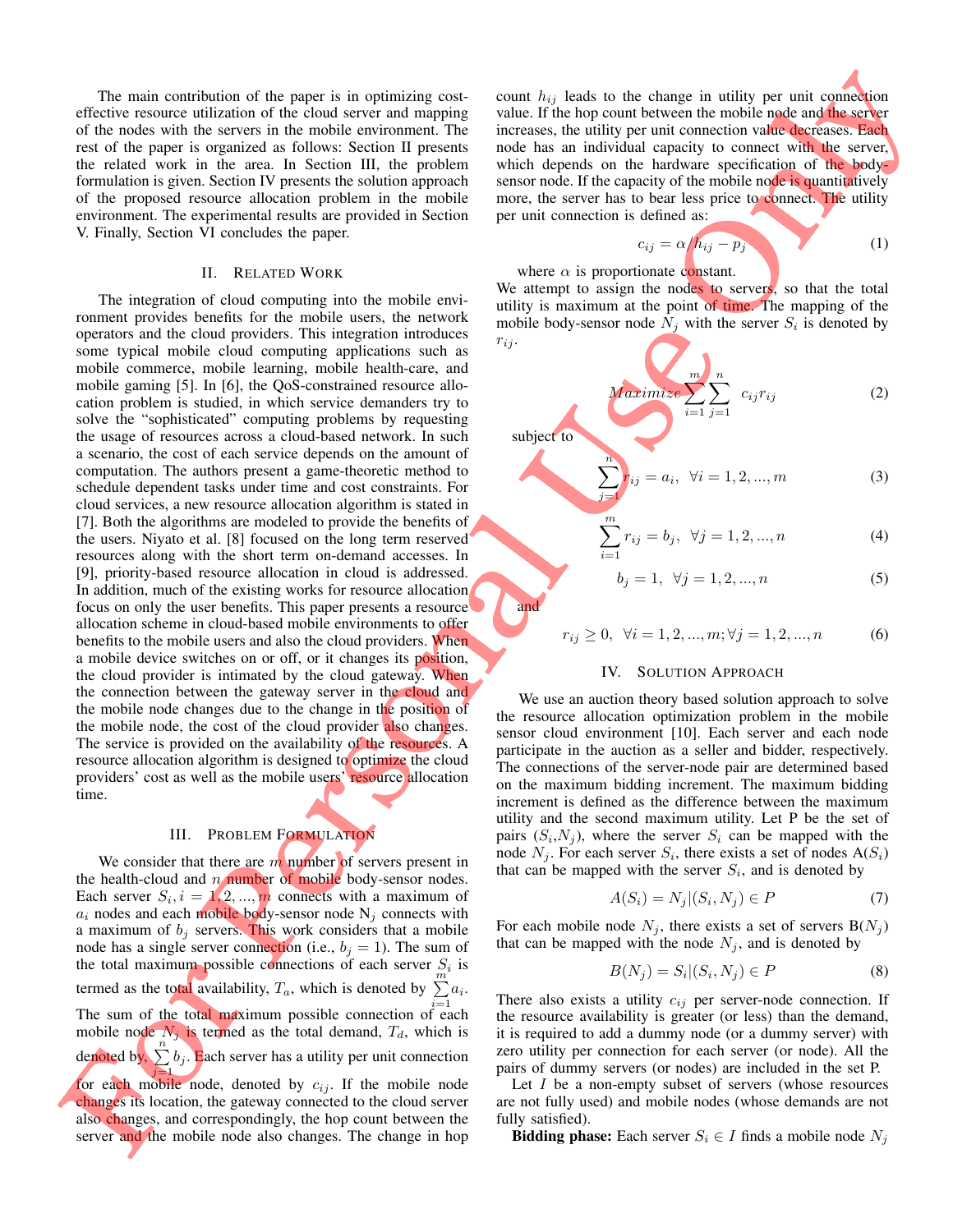

Fig. 1: Mobile Body-Sensor Health-Cloud Architecture

and each mobile node  $N_j \in I$  finds a server  $S_i$ , which offers the minimum allocation cost, that is,

$$
N_{ji} \in max \ c_{ij}, \ \forall S_i \in I
$$
\n
$$
S_{ij} \in max \ c_{ij}, \forall N_j \in I
$$
\n(9)

and computes a bidding increment

$$
g_i = v_i - w_i, \ \forall S_i \in I
$$
  
\n
$$
g_j = v_j - w_j, \ \forall N_j \in I
$$
\n(11)

where  $v_i$  and  $v_j$  are the maximum utility values for the server and the node, respectively.

$$
v_i = max_{Nj \in A(Si)} c_{ij}
$$
 (13)

$$
v_j = max_{Si \in B(Nj)} c_{ij}
$$
 (14)

The parameters  $w_i$  and  $w_j$  are the second maximum utility for the server and the node, respectively.

$$
w_i = max_{N_j \in A(S_i), N_j \neq N_j i} \ c_{ij} \tag{15}
$$

$$
w_j = max_{s_i \in B(Nj), S_i \neq Sij} c_{ij}
$$
 (16)

If  $N_{ji}$  (or  $S_{ij}$ ) is the only benefit in  $A(S_i)$  (or  $B(N_j)$ ), we define  $g_i$  (or  $g_j$ ) =  $v_i$  (or  $v_j$ ).

**Allocation Phase:** Each server  $S_i$  (or mobile node  $N_i$ ), for which the benefit is maximum, is selected by a non-empty subset  $I$  with the highest bid.

$$
F_{ij} = max_{S_i, N_j \in I} \quad (g_i, g_j) \tag{17}
$$

If the available resource  $a_i$  (or resource demand  $b_i$ ) is greater than the resource demand  $b_i$  (or available resource  $a_i$ ),

the available resource  $a_i$  (or resource demand  $b_i$ ) is reduced by resource demand  $b_j$  (or available resource  $a_i$ ). We assign a zero value to the least value between the available cost  $a_i$ and resource demand  $b_j$ , and exclude the least node or server from the subset I.

If the available resource  $a_i$  (or resource demand  $b_i$ ) is equal to the resource demand  $b_j$  (or available resource  $a_i$ ), we assign zero value to both the available cost  $a_i$  and the resource demand  $b_i$  and then exclude both the node and the server from the subset *I*. The algorithm for the mapping of body-sensor node with the server situated in health-cloud is presented in Algorithm 1.

TABLE I: Hop-Count matrix

| $S_i, N$ | N 2 | IV 3 | $N_{5}$ | N6 |
|----------|-----|------|---------|----|
|          |     |      |         |    |
| ، ب      |     |      |         |    |
|          |     |      |         |    |
|          |     |      |         |    |

#### V. PERFORMANCE EVALUATION

We consider five servers  $S_1$ ,  $S_2$ ,  $S_3$ ,  $S_4$  and  $S_5$  with resource availability 2, 1, 2, 3 and 1, respectively, and six body-sensor nodes,  $N_1$ ,  $N_2$ ,  $N_3$ ,  $N_4$ ,  $N_5$  and  $N_6$ , with a single resource demand each. Each mobile node has an individual capacity to connect with the server. In our solution, we randomly select the node price as \$0.05, \$0.05, \$0.1, \$0.15, \$0.15 and \$0.2, respectively. We use the proportionate constant  $\alpha$  = \$2 throughout the experiment. We randomly define the hop count for each server-node pair mentioned in Table I.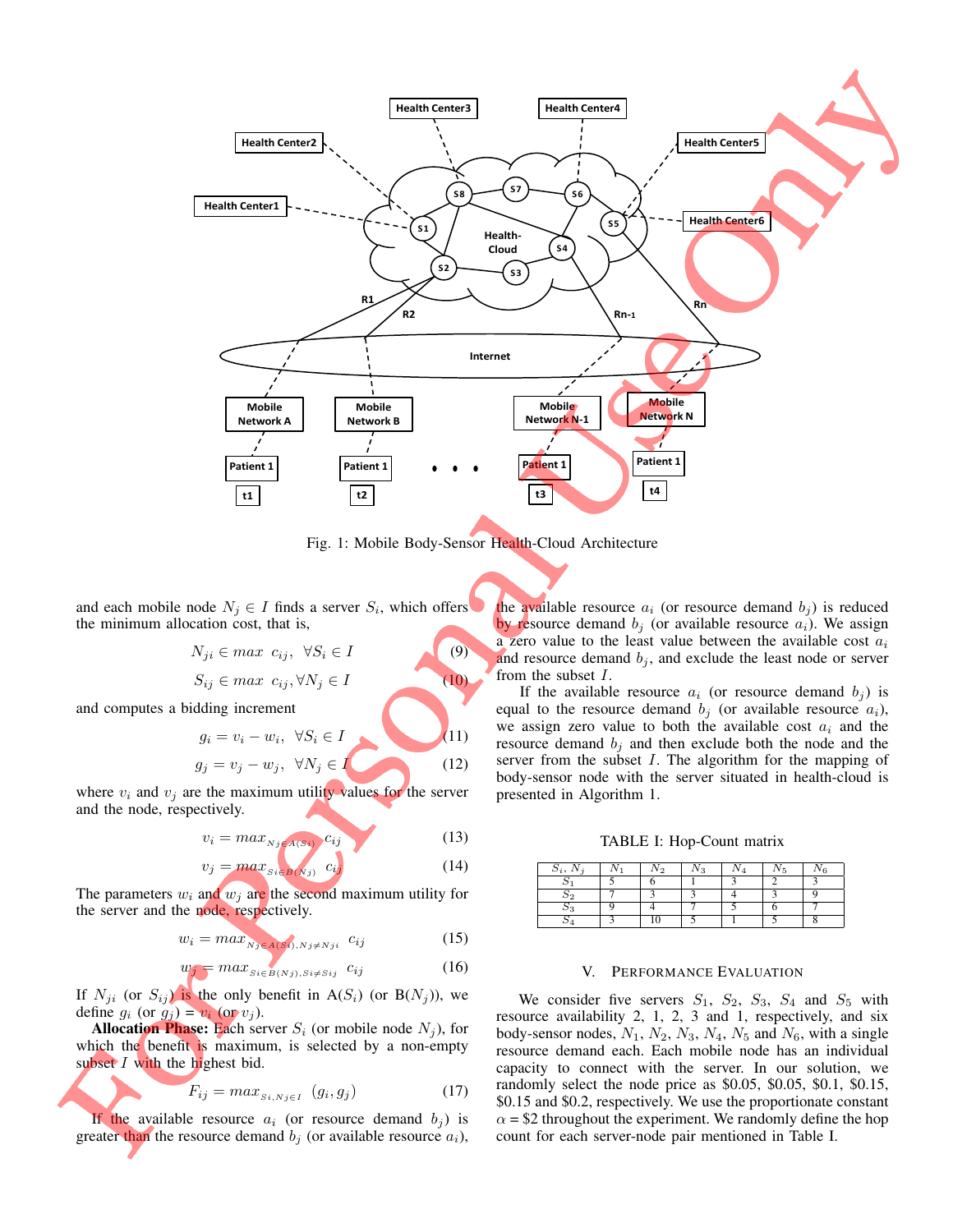## Algorithm 1 Algorithm for server-node map

**Input:** Number of server  $(m)$ , Number of node  $(n)$ , utility per unit connection  $(c_{ij})$ , capacity of each server  $(a_i)$ **Output:** Optimal combination of server-node maps

- 1: Consider bidder set  $I$ , consist of servers and nodes
- 2: Calculate  $T_a$  and  $T_d$
- 3: if  $T_a$  is greater than  $T_d$  then Add a dummy node
- 4: else if  $T_a$  is less than  $T_d$  then Add a dummy server
- 5: end if
- 6: for all Server,  $(S_i)$  do compute  $v_i := max_{i \in I} c_{ij}$ compute  $w_i := max_{i \in I, i \neq v_i} c_{ij}$ compute  $g_i := v_i - w_i$
- 7: end for
- 8: for all node,  $(N_j)$  do compute  $v_j := max_{j \in I} c_{ij}$ compute  $w_j := max_{j \in I, j \neq v_j} c_{ij}$ compute  $g_j := v_j - w_j$
- 9: end for
- 10: Select the server node pair based on highest bidding increment value of  $g_i$  and  $g_j$

11: if  $a_i > b_i$  then

- $a_i := a_i b_j; b_j := 0$
- Exclude the selected node from bidder set I.
- 12: else if  $a_i < b_i$  then
	- $b_j := b_j a_i; \, a_i := 0$ Exclude the selected server from bidder set I.
- 13: else
	- $a_i := 0; b_j := 0$ 
		- Exclude the selected node and server from bidder set



**Experiment 1:** In the  $1^{st}$  experiment, our objective was to find the change in behavior of the utility with the addition or removal of the server or node in the network. We first considered the health-cloud with three servers (i.e., m=3;  $S_1$ ,  $S_2$ ,  $S_3$ ) and calculated the total utility (in \$) of the healthcloud for  $n = 2, 3, 4, 5, 6$ . In the presence of new nodes in the network, the mapping of the nodes with the servers was changed. The change in the server-node map leads to the change in total utility of the model. Further, we calculated the total utility of the health-cloud for  $m = 3, 4$ , and 5. Fig. 2 shows the total utility change (in  $\hat{S}$ ) when the number of nodes was added serially for  $m = 3, 4, 5$ . We observe that the total utility changes in the presence or absence of the mobile nodes as well as the servers.

**Experiment 2:** In the  $2^{nd}$  experiment, we tested the dependency between the total utility and the hop count. We considered four servers situated in the health-cloud and two mobile nodes present in the network. We moved the mobile node  $N_i$  from position  $t_1$  to position  $t_3$  so that the hop count changed, as shown in Fig. 1. We also tested the change in total utility for  $n = 2, 3, 4, 5, 6$ . From Fig. 3, we conclude that the total utility changes due to the change in location of the mobile node.



Fig. 2: Change in total utility with number of servers and nodes change



Fig. 3: Change in total utility with hop count change

Experiment 3: The change in server utilization due to mobile node location change was tested in the  $3^{rd}$  experiment. We considered six mobile nodes and five servers in the network. In Fig. 4, the utilization of each server is compared with its availability. Utility 1 represents the server allocation when the mobile node  $N_1$  was at position t1 with the set of hop counts  $\{h_{11} = 5, h_{21} = 7, h_{31} = 9, h_{41} = 9, h_{51} = 3\}.$ Utility 2 represents the server allocation when the mobile node  $N_1$  was at position t3 with the set of hop counts  $\{h_{11} = 9,$  $h_{21} = 8$ ,  $h_{31} = 1$ ,  $h_{41} = 2$ ,  $h_{51} = 5$ . When the mobile node  $N_1$  is at position t1, the utilization of the server  $S_3$  is 50%, whereas it is  $100\%$  at position t3. The utilization of the server  $S_4$  varies from 33% to 0% with the change in location of the mobile node  $N_1$ .

Experiment 4: In Experiment 4, we tested the mapping of the mobile sensor node with the server existing in the healthcloud, when the mobile node changes its location. We first